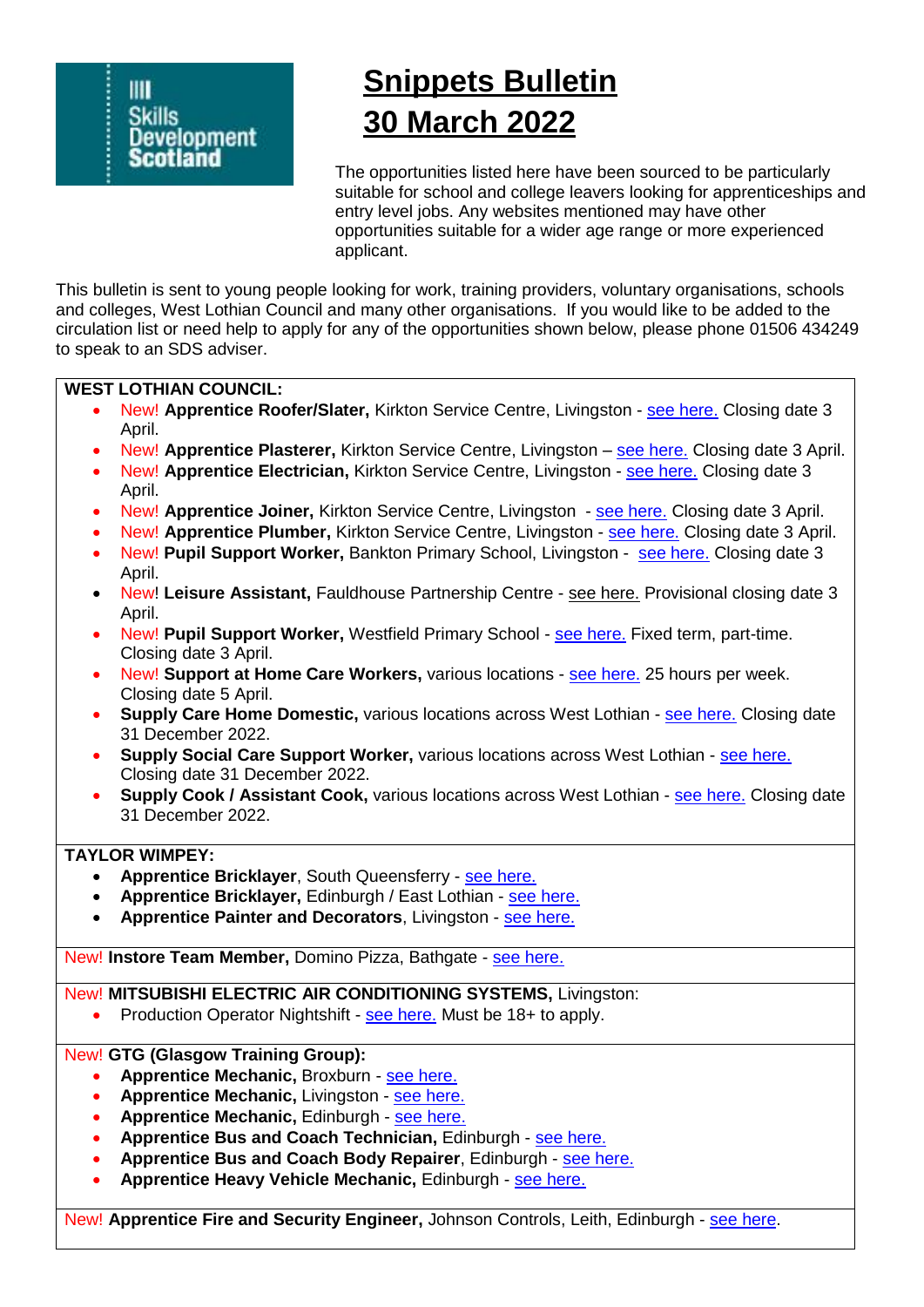# New! **BROXBURN BOTTLERS:**

- **Production Filler Operator** (weekend Shift) [see here.](https://uk.indeed.com/?vjk=d7fb4ad35675aa50&advn=8381434818084105)
- Labeller Operator (weekend shift) [see here.](https://uk.indeed.com/?vjk=26dee670b5788cd8&advn=8381434818084105) Must be 18+ to apply.

New! **Trainee Landscaper,** Excel Landscape Services, Edinburgh - [see here.](https://uk.indeed.com/?vjk=a4e29a1895a96523)

New! **Trainee Modern Apprentice Administrator,** Calnex Solutions, Livingston - [see here.](https://calnexsolutions.peoplehr.net/Pages/JobBoard/Opening.aspx?v=15d6dc3d-4523-480d-8a73-f18ea7daf6c2)

New! **Kitchen Assistant,** Ennis Inns Ltd, Bathgate - [see here.](https://uk.indeed.com/?vjk=151184188cebd223)

**BAILLIE GIFFORD, EDINBURGH** (large scale independent, investment business);

- **Modern Apprentice - Trainee Service Desk Analyst** [see here.](https://bailliegifford.wd3.myworkdayjobs.com/en-US/BaillieGiffordEarlyCareers/job/Edinburgh/Modern-Apprentice---Trainee-Service-Desk-Analyst_R0003079) Closing date 8 April.
	- **Modern Apprentice – Trainee Workspace Technology Analyst -** [see here.](https://bailliegifford.wd3.myworkdayjobs.com/en-US/BaillieGiffordEarlyCareers/job/Edinburgh/Modern-Apprentice---Trainee-Workspace-Technology-Analyst_R0003081) Closing date 8 April.
	- **Modern Apprentice –** Trainee Database Administrator- [see here.](https://bailliegifford.wd3.myworkdayjobs.com/en-US/BaillieGiffordEarlyCareers/job/Edinburgh/Trainee-Database-Administrator_R0003083) Closing date 8 April.
	- **Modern Apprentice –** Trainee ESG Services Assistant [see here.](https://bailliegifford.wd3.myworkdayjobs.com/en-US/BaillieGiffordEarlyCareers/job/Edinburgh/Modern-Apprentice---Trainee-ESG-Services-Assistant_R0003084) Closing date 8 April.

Closing soon! Scottish Water:

- **Repair and Maintenance Sewerage Modern Apprentice,** Edinburgh and the Lothians [see](https://scottishwater.wd3.myworkdayjobs.com/en-US/External_Careers/job/Fairmilehead-Office-Edinburgh/Repair-and-Maintenance-Sewerage-Modern-Apprentice--Edinburgh-and-Lothians-_R2885)  [here.](https://scottishwater.wd3.myworkdayjobs.com/en-US/External_Careers/job/Fairmilehead-Office-Edinburgh/Repair-and-Maintenance-Sewerage-Modern-Apprentice--Edinburgh-and-Lothians-_R2885)
- **Engineering Waste Water Network Modern Apprentice,** Edinburgh, Lothians and South Fife - [see here.](https://scottishwater.wd3.myworkdayjobs.com/en-US/External_Careers/job/Fairmilehead-Office-Edinburgh/Engineering-Waste-Water-Network-Modern-Apprentice---Edinburgh--Lothians---South-Fife-_R2895)
- **Scientific Services Modern Apprentice,** Edinburgh [see here.](https://scottishwater.wd3.myworkdayjobs.com/en-US/External_Careers/job/Juniper-House-Edinburgh/Scientific-Services-Modern-Apprentice---Edinburgh-_R2900)

The closing date for all positions is 3 April.

**Food Production Operative, Bathgate - [see here.](https://www.aplitrak.com/?adid=bGIuNTI0NTkuNDcwN0BwZndyZWNydWl0bWVudC5hcGxpdHJhay5jb20)** Applicants must be 18+ due to working hours, applicants must be 18+. Recruitment is via the Connect Agency.

**Process Operator – Clean Room,** Fishers Services Ltd, Livingston - [see here.](https://uk.indeed.com/?vjk=84f793ddb9baf191&advn=7635029790092505)

**Trainee Manufacturing Operator,** NextPharma, Oakbank Parkway, Livingston - [see here.](https://uk.indeed.com/viewjob?jk=7c8ee73c8140eb9c&q=apprentice,+trainee,+junior&l=Livingston&tk=1ft3e0fvanahr800&from=ja&alid=5cd2b0d90cf7333039286fd7&utm_campaign=job_alerts&utm_medium=email&utm_source=jobseeker_emails&rgtk=1ft3e0fvanahr800)

Closing soon! **Heavy Vehicle Technician,** AM Phillip, Broxburn - [see here.](https://www.apprenticeships.scot/vacancy-details/?refCode=140688) Closing date 31 March.

**Building Surveyor Graduate Apprentice,** Ryden LLP, Edinburgh – [see here.](https://www.apprenticeships.scot/vacancy-details/?refCode=141064) [In partnership with Edinburgh Napier University, the successful candidate will work towards](In%20partnership%20with%20Edinburgh%20Napier%20University,%20the%20candidate%20will%20obtain%20an%20honours%20BSc%20degree%20in%20Construction%20and%20the%20Built%20Environment%20(Building%20Surveying).) an honours [BSc degree in Construction and the Built Environment \(Building Surveying\).](In%20partnership%20with%20Edinburgh%20Napier%20University,%20the%20candidate%20will%20obtain%20an%20honours%20BSc%20degree%20in%20Construction%20and%20the%20Built%20Environment%20(Building%20Surveying).) Closing date 22 April.

**Apprentice Hairdresser,** Glitz 'n' Glam Hair and Beauty, Balgreen Road, Edinburgh - [see here.](https://www.apprenticeships.scot/vacancy-details/?refCode=140369) Closing date 17 April.

**Apprentice Production Engineer,** MacTaggart Scott, Loanhead - [see here.](https://www.mactag.com/careers/apprenticeships) Closing date 8 April.

**Apprentice Scaffolder,** Tubetec Scaffolding, Camps, West Lothian. Applicants must be registered with the CITB. If interested please send your CV to [info@tubetecscaffolding.co.uk.](mailto:info@tubetecscaffolding.co.uk)

# **SCHUH:**

- **Apprentice Sales Adviser,** Frederick Street, Edinburgh [see here.](https://careers.schuh.co.uk/listings/store/5/3978/)
- **Apprentice Sales Adviser,** The Gyle, Edinburgh [see here.](https://careers.schuh.co.uk/listings/store/5/3980/)

Leadership Through Sport and Business has partnered with the NatWest Group - They are looking for young people who are passionate about customer service to join a two week **contact centre apprenticeship bootcamp**. During the bootcamp participants will:

- Interact with NatWest Group staff to get an insight into the role and the culture of the bank.
- 2-day work insight at the contact centre in the location to which you're applying including an allowance for travel and lunch.
- An interview for the Contact Centre apprenticeship and permanent role.

The Edinburgh bootcamps will take place on 9 May and 8 August. [See here](https://ltsb.charity/contact-centres/#1584114066787-df4c0941-f26f) for more details.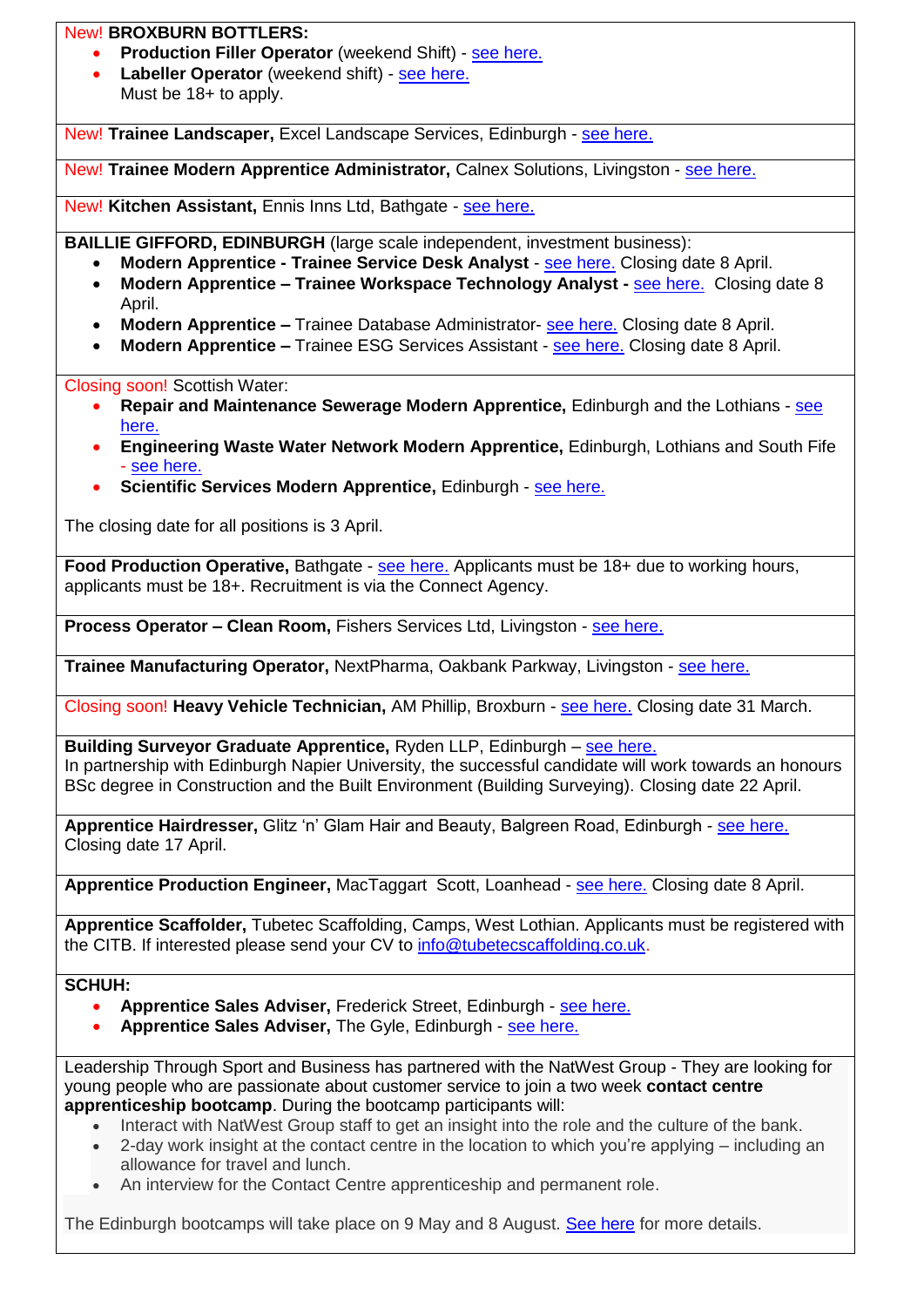# **BALFOUR BEATTY:**

- **Apprentice Overhead Lines (OHL) Operative,** UK wide Scotland [see here.](https://www.balfourbeattycareers.com/job-detail?detail=uk417-apprentice-overhead-lines-ohl-operative-uk-wide-2022) Closing date 13 May.
- **Apprentice Civil Engineer 2022,** UK wide Scotland. [see here.](https://www.balfourbeattycareers.com/job-detail?detail=uk359-apprentice-civil-engineer-level-3-scotland-2022) Closing date 13 May.

# **TESCO:**

- **Warehouse Operative,** Tesco Distribution Centre, Livingston [see here.](https://www.tesco-careers.com/jobdetails/711471/) Closing date 3 April.
- Closing date extended! **Phone Shop - Customer Assistant,** Bathgate [see here.](https://www.tesco-careers.com/jobdetails/706651/) 7.5 hours (Sunday). Closing date 7 April.

# **EASTERN WESTERN MOTOR GROUP:**

- **Apprentice Parts Person,** Car Deal Warehouse Superstore, Newbridge [see here.](https://www.ewcareers.co.uk/current-vacancies/Apprentice-Parts-Person/4168/)
- New! **Apprentice Parts Person,** Western Toyota, Newbridge [see here.](https://www.ewcareers.co.uk/current-vacancies/Apprentice-Parts-Person/4313/)

# **CAMPBELL'S PRIME MEAT,** by Linlithgow:

- **Trainee / Apprentice Butcher**
- **Trainee / Apprentice Fishmonger**
- **Production Operatives**

[See here](https://www.campbellsmeat.com/recruitment) for more information.

# **BAKKAVOR SALADS,** Bo'ness:

- **Supply Chain Apprentice -** [see here](https://www.apprenticeships.scot/vacancy-details/?refCode=139715)
- **Manufacturing Apprentice -** [see here](https://www.apprenticeships.scot/vacancy-details/?refCode=140026)
- **Engineering Apprentice -** [see here](https://www.apprenticeships.scot/vacancy-details/?refCode=139717)
- **Food Technology Apprentice -** [see here](https://www.apprenticeships.scot/vacancy-details/?refCode=139719)
- **Warehouse and Logistics Apprentice -** [see here](https://www.apprenticeships.scot/vacancy-details/?refCode=139625)
- **Hygiene Advanced Apprentice -** [see here](https://www.apprenticeships.scot/vacancy-details/?refCode=139720)

To apply, you will need to register on the website - [see here.](https://bakkavorcandidate.gradweb.co.uk/apprentices2022/CandidateLogin.aspx)

# **SCOTTISH POWER:**

Closing soon! **Power Engineering Apprenticeship Programme** – Central and Southern Scotland [see here.](https://www.scottishpower.com/pages/power_engineering_apprentice_programme.aspx) Closing date 3 April.

**Project Management Apprenticeship Programme** – Central and Southern Scotland - [see here.](https://www.scottishpower.com/pages/project_management_apprenticeship_programme.aspx) Closing date 3 April.

**WEST LOTHIAN COUNCIL** has the following Job Fund opportunities available. Conditions apply: Open to West Lothian Residents only. Applicants must be aged 16 – 24 – those aged 16-18 must be unemployed, applicants 19-24 must be 3 months unemployed or have previously engaged with more choices, more chances or the employability fund. [see here.](http://www.positive-destinations.co.uk/article/6156/Job-Search?sort=Relevance&size=50&page=1#top) Current opportunities include:

- **Apprentice Quality Control Inspector,** Component Sense, Livingston [see here.](http://www.positive-destinations.co.uk/article/37747/Wage-Subsidy-Apprentice-Quality-Control-Inspector)
- **Trainee Admin Assistant,** SW Enviro Group, West Calder [see here.](http://www.positive-destinations.co.uk/article/43818/Trainee-Admin-Assistant---SW-Enviro-Group-Units-5-13-Society-Place-West-Calder-West-Lothian-EH55-8SA)
- **Trainee Recruitment Resourcer,** Joint Force Alba [see here.](http://www.positive-destinations.co.uk/article/44142/Trainee-Recruitment-Resourcer---Joint-Force-Alba-Broxburn)
- **Trainee Rental Controller,** McNicholl Vehicle Hire, Livingston [see here.](http://www.positive-destinations.co.uk/article/44143/Trainee-Rental-Controller---McNicoll-Vehicle-Hire-LTD-Houston-Mains-Livingston)

For vacancies at **Aldi** stores in West Lothian, please see [https://www.aldirecruitment.co.uk/.](https://www.aldirecruitment.co.uk/) Current opportunities include career starter positions, store and stock assistants.

Closing soon! **Graduate Apprenticeship: Quantity Surveyor,** Summers Inman Construction and Property Construction, Chesser, Edinburgh - [see here.](https://www.apprenticeships.scot/vacancy-details/?refCode=139566) The successful candidate will study towards a BSc (hons) degree in construction and the built environment at Napier University. Closing date 31 March.

**Marquee Builder,** Arc Marquees, Whitehill Industrial Estate, Bathgate - [see here.](https://arcmarquees.com/marquee-erector-job-details/) Temporary for 6 months. No experience needed as full training will be given. Applicants must be 18 or over and be able to get to the company premises at 6:45 a.m.

Closing soon! **Apprentice Digital Administrator,** Johnston Fuels, Bathgate - [see here.](https://qaapprenticeships.kallidusrecruit.com/vacancyinformation.aspx?vguid=b1cd6741-542d-4990-80b6-056886b4e712) Closing date 18 March.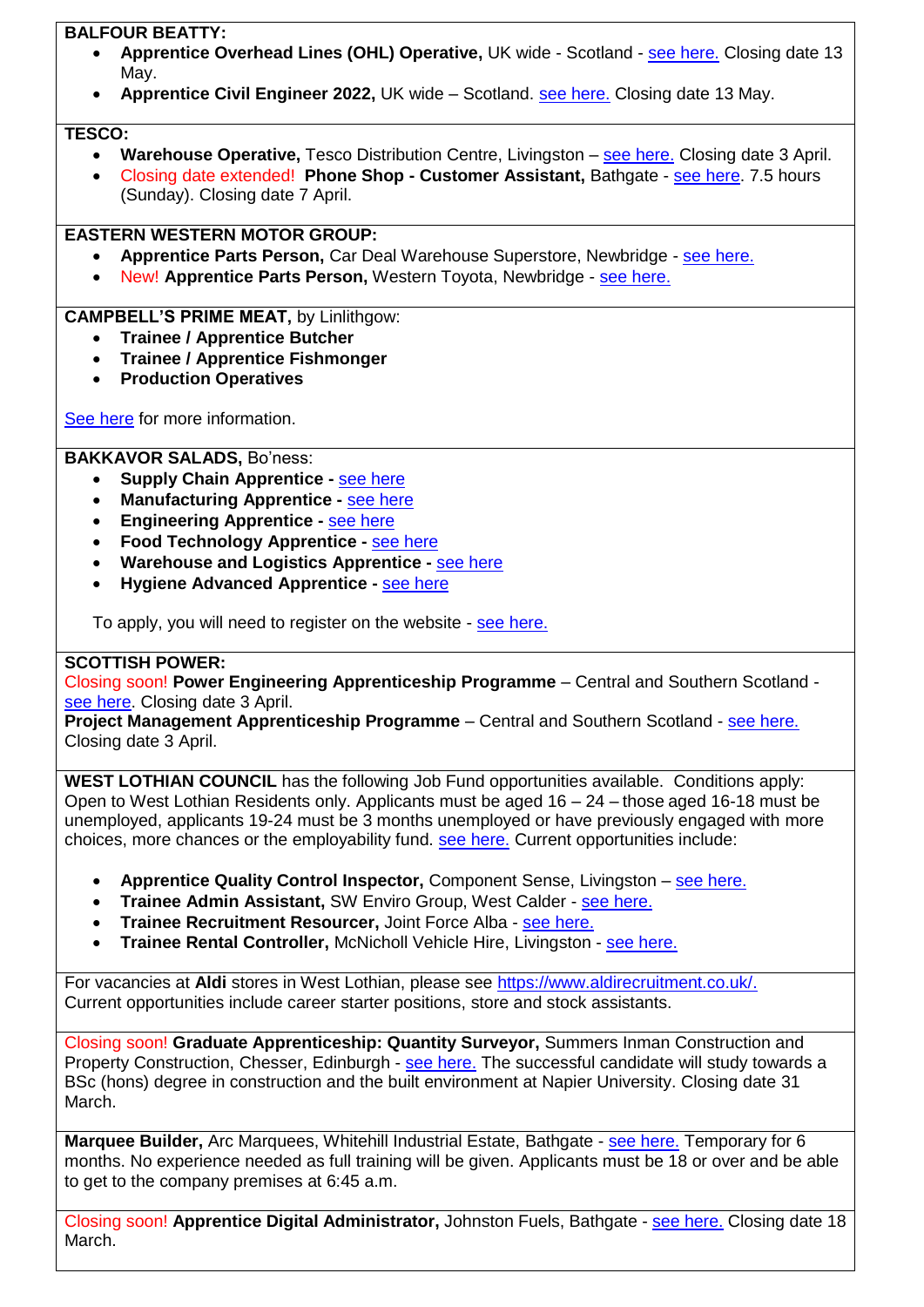Ernst Young currently has the following vacancies:

- **Assurance Apprenticeship Programme,** Edinburgh and Glasgow [see here.](https://www.ey.com/en_uk/careers/students/programmes/schools/assurance)
- **Tax Apprenticeship Programme, Edinburgh -** [see here.](https://www.ey.com/en_uk/careers/students/programmes/schools/tax)

**Customer Helpers – Passenger Service Agents,** Jet 2, Edinburgh Airport - [see here.](https://krb-sjobs.brassring.com/TGnewUI/Search/home/HomeWithPreLoad?partnerid=30013&siteid=5476&PageType=JobDetails&jobid=1879160&codes=Indeed#jobDetails=1879160_5476) 30 hour contracts available.

Various retail vacancies are currently available at Livingston Designer Outlet. Please [see here](https://livingston-designer-outlet.co.uk/careers/) to get more information. Latest vacancies include:

- Part-time Sales Adviser, Boss
- Part-time Sales Advisers, Kids Around
- Part-time Stock Teammate, Under Armour
- Sales Associate, Radley
- Sales Associate, Gift Company
- Stylist, Levi's
- General Assistants, Tiago
- Peri Peri Chefs Tiago
- Breakfast Prep Assistants Tiago
- Part-time Sales Teammate, Under Armour.

**Tony Macaroni** accepts speculative CVs for kitchen and front of house - [see here.](https://www.tonymacaroni.co.uk/jobs/)

Nando's currently has the following opportunities:

- **Team Member Floor or Grills** [see here.](https://nandos.wd3.myworkdayjobs.com/en-US/Nandos/job/Nandos-Livingston---Almondvale-Ave-Livingston-EH54-6HR/Nandos-team-member--Floor-or-grills_R0000012413?source=Indeed)
- **Team Member** [see here](https://nandos.wd3.myworkdayjobs.com/en-US/Nandos/job/Nandos-Livingston---Almondvale-Ave-Livingston-EH54-6HR/Nandos-team-member_R0000011397?source=Indeed)

Wholetime Firefighter, Scottish Fire and Rescue Service - [see here.](https://www.myjobscotland.gov.uk/emergency-services/scottish-fire-and-rescue-service/jobs/wholetime-firefighter-200455) Applicants must be aged 18 years or over at date of application, meet the require medical and physical fitness standards and be able to demonstrate key qualities such as exceptional team working, communication & problem-solving skills. Closing date 31 March 2023.

**Driver Home Care Assistants**, ION Care and Support, West Lothian.

Due to continued growth, ION has opportunities for anyone who wants to make a real difference. They are currently recruiting Driver Home Care Assistants to work in the West Lothian region. Applicants must be 18+ and have access to own transport.

Employer offers: Permanent full and part-time contracts, £9.63 per hour + 25p mileage, flexible schedule to suit availability, access to SVQ qualifications, a referral bonus scheme. No experience is required - all you need is a positive attitude and a willingness to make a difference to our service users lives. If this sounds like the role for you then please email [andrew@ioncareandsupport.com](mailto:andrew@ioncareandsupport.com) or call 07949443313 for more information.

**Apprenticeships in Hospitality Scotland** is a ground-breaking training course that began as a partnership between hotels across Scotland. Apprentices follow the modern apprenticeship in hospitality services and spend six months in each key department: housekeeping, food and beverage, kitchen and reception. For more information and details of how to apply please see: [https://www.apprenticeshipinhospitality.scot](https://www.apprenticeshipinhospitality.scot/)

**Production Team Members, Genius Foods, Bathgate** – [https://geniusfood.com/en-gb/work-with-us/.](https://geniusfood.com/en-gb/work-with-us/) Applicants must be 18+ to apply.

**Childcare Apprenticeships** available in numerous locations throughout West Lothian and Edinburgh. Please see [www.apprenticeships.scot](http://www.apprenticeships.scot/) for more details.

**FUSE** is a world class retail and hospitality academy, setting standards for skills, training, recruitment and career support in Edinburgh. It has been established in Edinburgh, connecting people to training courses, accredited qualifications, employers and jobs in both retail and hospitality. Jobs are based in the new St James Quarter and across the city.

Current vacancies can be found here:<https://www.edinburghfuse.com/jobs/>

**McDonalds Restaurants** currently has vacancies at their Livingston, Bathgate and Newbridge sites <https://people.mcdonalds.co.uk/job-search> (link will take you to the job search page).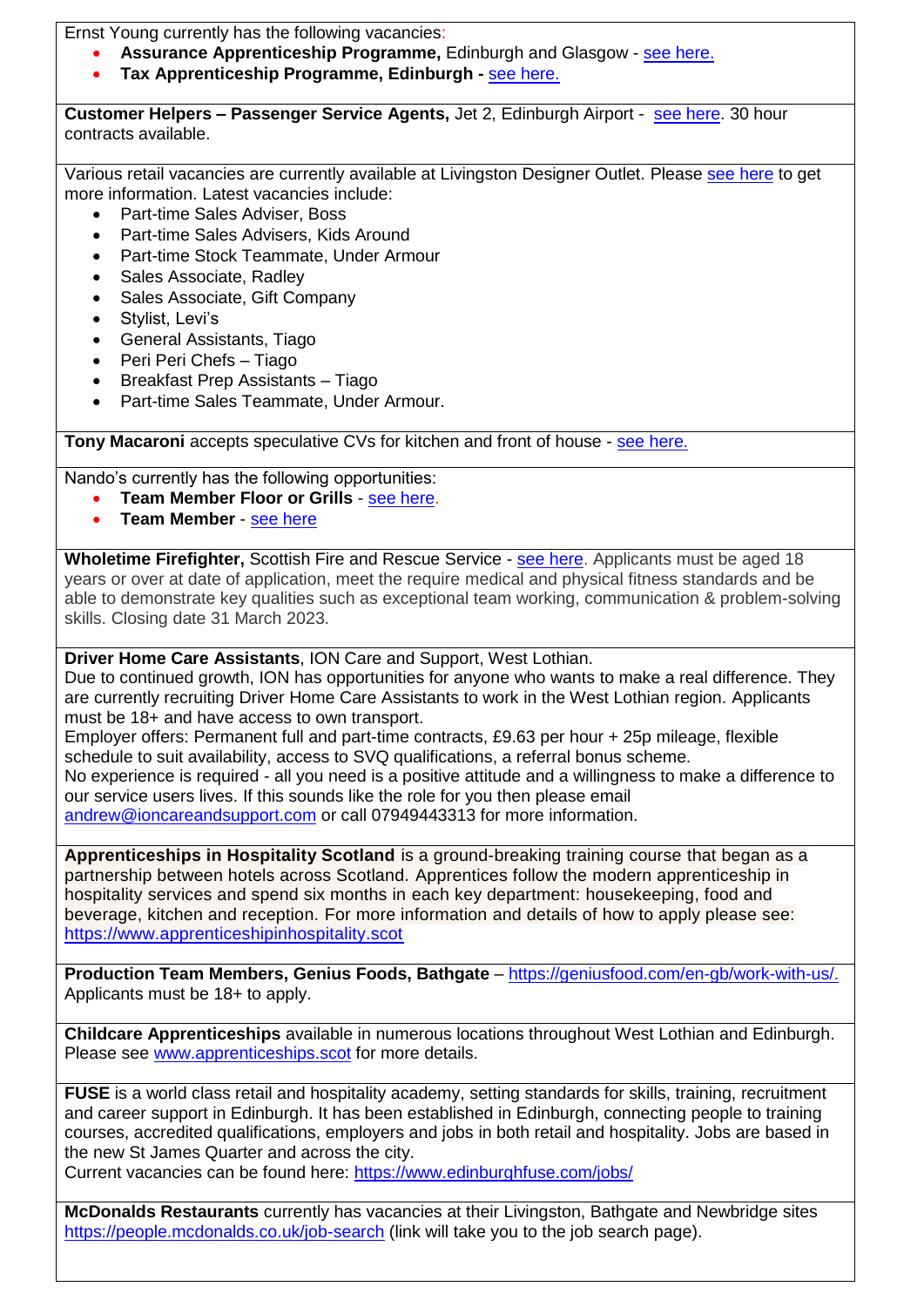**The Job Board for Almondvale Centre, Livingston** can be viewed by following this link: [https://www.thecentrelivingston.com/centre-info/jobs.](https://www.thecentrelivingston.com/centre-info/jobs)

For vacancies at **Aldi** stores in West Lothian, please see<https://www.aldirecruitment.co.uk/>

# **RAF Apprenticeships**

The RAF is monitoring the ongoing Coronavirus (COVID-19) situation and continuing to follow the latest Government advice. To keep everyone as safe as possible, they have decided to adjust their recruitment process. All face-to-face visits to Armed Forces Careers Offices (AFCO) are suspended and some stages of the recruitment process are on hold, but all applications remain 'live'.

Please be aware that some roles have a slow recruitment process, in some cases this can take over a year to complete. This is because training places for the considerable future have already been allocated. However, the recruitment process for some roles is much quicker because there is a current requirement to fill training places and this can be discussed with your local AFCO by phone. More information can be found here: - [https://www.raf.mod.uk/recruitment/afco-covid19.](https://www.raf.mod.uk/recruitment/afco-covid19)

#### **Army**

Army assessments and training are still running as planned. The army is still accepting applications, but have made some temporary changes to their recruitment process. For more information please see: [https://apply.army.mod.uk/covid19.](https://apply.army.mod.uk/covid19)

There is currently priority recruitment for the following roles: ammunition technician • environmental health practitioner • radiographer • cyber engineer • army nurse (you can join as a student nurse) • army musician • HR Specialist • technical support specialist • movement controller • operator technical intelligence • driver communications specialist • veterinary technician • mariner • port operator • supply chain operative • postal and courier operative.

#### **Royal Navy**

At this time the Naval Service Recruitment process continues to operate, however some areas of the process will be adapted to ensure that they meet Government guidance. There are 64 different types of apprenticeships available in the Royal Navy. The following roles are currently being recruited for with a high priority, but there's many more to choose from:

Accelerated apprentice scheme (submariner) • catering services (chef) • catering services (chef) – (submariner) • communications specialist • communications specialist (submariner) • dental nurse • engineering technician (weapon engineering – submariner) • mine warfare specialist • Royal Marines commando • warfare specialist (submariner). <http://bit.ly/2ZnE5Fw>

# **Jobs at Edinburgh Airport**

Jobs currently available at Edinburgh Airport can be seen here: [https://careers.edinburghairport.com/careers/.](https://careers.edinburghairport.com/careers/)

#### **Agencies**

*If you are under 18: Some agencies will only accept applications from people aged 18+, so please let them know your age when you contact them so you know right away if they will process your application.*

Adecco. Tel 333 0433871. [www.adecco-jobs.com](http://www.adecco-jobs.com/)  Tel 333 0433871

Blue Arrow, Lennox House, Almondvale Boulevard, Livingston, EH54 6QP. Tel 01506 412229. Applicants must be 18+. [www.bluearrow.co.uk](http://www.bluearrow.co.uk/)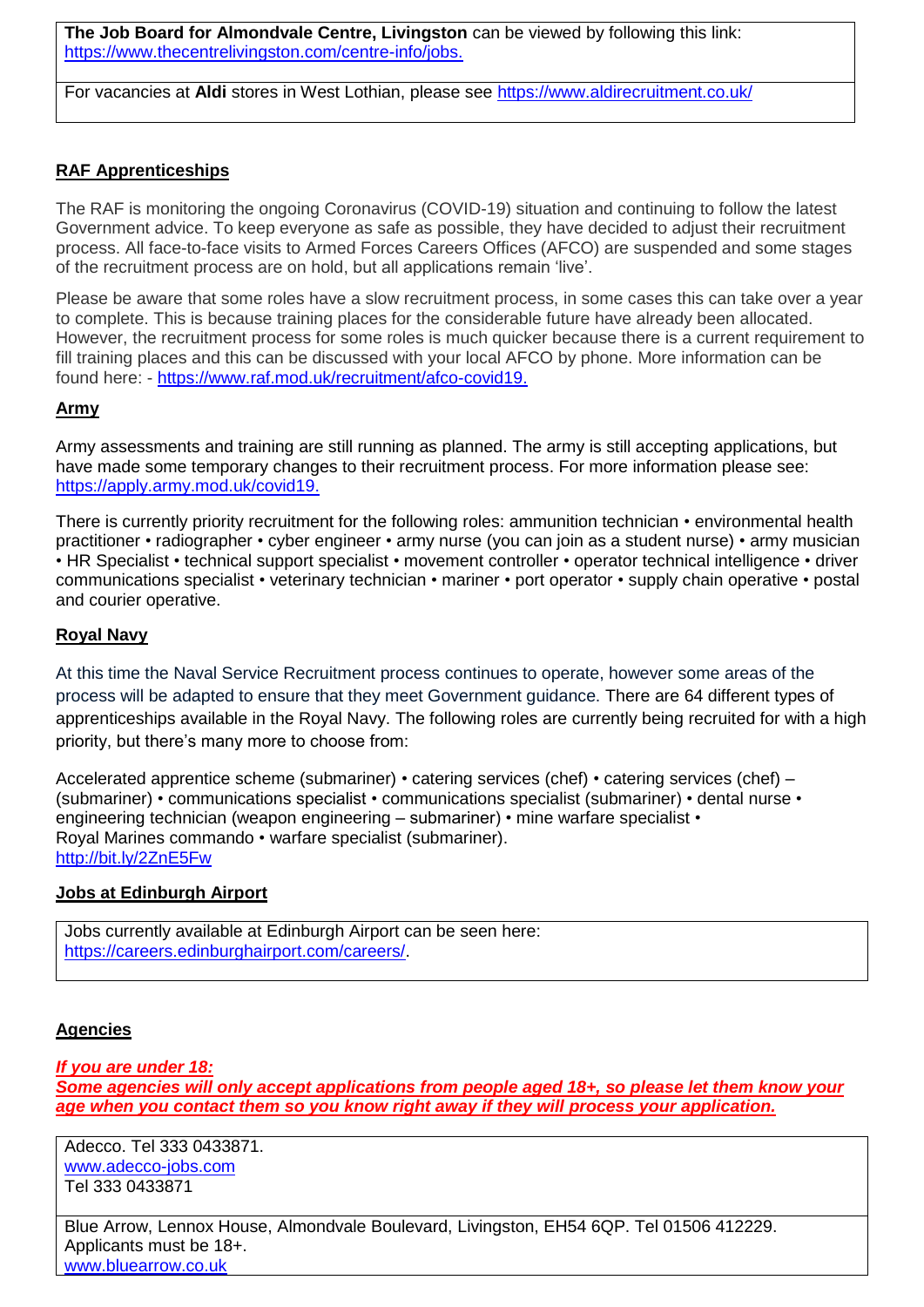Connect Appointments, Houstoun Interchange in Livingston – 01506 449944. **Applicants must be 18+.** <https://www.connectappointments.co.uk/>

Cordant People. Tel 0131 285 0550. Recruits for industrial, production and machine operators in West Lothian. Must be 18+. Registration is online and interview is by video call. [http://cordantpeople.com](http://cordantpeople.com/)

Office Angels, 106 Almondvale South, Livingston – 01506 832260. [www.office-angels.com](http://www.office-angels.com/)

Search Recruitment – 0131 718 8081 [www.search.co.uk](http://www.search.co.uk/)

Whiteclaw Agency, Carmondean, Livingston – 01506 237226 [www.whiteclawagency.co.uk](http://www.whiteclawagency.co.uk/)

# **Careers at Sea**

Looking to pursue a career in the merchant navy? Clyde Marine Training, Glasgow is the UK's largest maritime training provider and they accept applications for officer cadetships (deck, engineer and electrotechnical) and ratings cadetships. More information can be found at [https://www.clydemarinetraining.com](https://www.clydemarinetraining.com/)

# **Useful to Know**

#### **Livingston Youth Trust**

Livingston Youth Trust is a small trust that provides financial assistance to individual young people from Livingston. It can help to give support towards future progress in the chosen fields of the arts, sport and music. The Trust considers general applications from individuals, groups of young people and organisations working with young people and based in Livingston. Such general applications must be clearly presented and have specific benefits for young people. Applications for general subsidy will not be considered. Young people under the age of 21 or organisations working with young people under the age of 21 with an active interest in a chosen field may apply, where the individuals or organisations are not in a position to develop that interest from their own resources. The Youth Trust can provide one-off grants where an individual is taking part in educational, cultural and sporting activities or training programmes which are likely to develop or enhance their abilities.

For more information, please [see here.](https://www.westlothian.gov.uk/article/45240/Livingston-Youth-Trust?fbclid=IwAR3cMLub699orSjLx4JOuDjtgOBY1gG0Rwv9EpbslBNBiqQrmYuCXnZWM6I)

#### **Individual Training Accounts**

Get up to £200 towards the cost of a training course with an SDS Individual Training Account (ITA). Use the money to build the skills you need for a job, or get training to take your career to the next level. Whatever you want to do, there's a wide range of ITA approved courses on offer. Because it's not a loan, you don't have to pay it back.

#### **Applying for your ITA**

Between now and 28 February 2022, Skills Development Scotland will accept up to 28,000 applications for an Individual Training Account.

Start searching for an ITA approved course and apply online: <https://bit.ly/2ZBLKSW> (restrictions apply).

# **Job Start Payment**

**Starting work?** This benefit has been introduced to support 16 to 24 year olds into work. The age limit rises to 25 for care leavers. Applicants need to have been unemployed for six months and in receipt of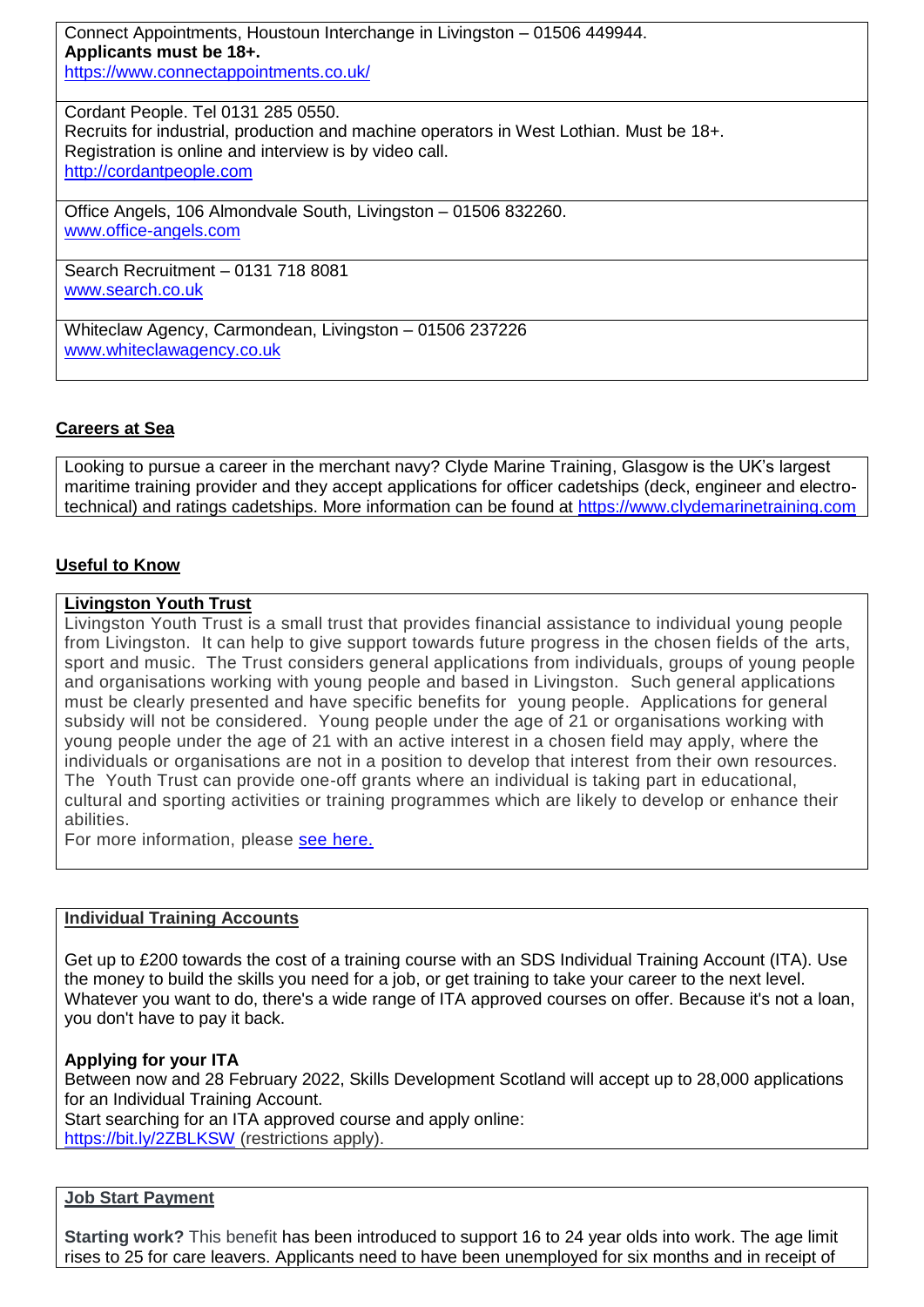certain benefits. If your application is successful, you'll get £252.50, or a higher payment of £404 if you are the main carer of any children. This will come in one payment and you do not need to pay this money back.

## **What you can spend the payment on:**

The payment is intended to help with the costs of starting a new job.

It's up to you what you spend the money on and the Job Centre does not need to see any receipts. You could use it for things like:

- travel costs, such as a bus or train pass
- lunches
- new clothes or a uniform
- childcare

For more information on this benefit, eligibility criteria and details of how to apply, please see: <https://www.mygov.scot/job-start-payment/>

**Left school?** Skills Development Scotland's Career Jam webinars support you as you take your next steps.

Careers advisers discuss topics including applying for college, university, online or phone interviews and labour market information.

The sessions are recorded so you can watch them whenever you want.

Episodes available are:

Episode 1 – How your careers adviser can help you

Episode 2 – Interview helps and tips

Episode 3 – Applying for college

Episode 4 – University

Episode 5 – Employment and the labour market

Just keep in mind you won't be able to ask any questions as they aren't live.

If you need more advice or support, you can call the SDS helpline on **0800 917 8000**, which is available

Monday to Friday, 9am-5pm. <https://www.myworldofwork.co.uk/school-leaver-webinars>

**DYW (Developing Young Workforce)** broadcast a series of webinars for young people - The DYWUp2U episodes included conversations and Q&As with employers, young people and specialists.

- **Episode 1. Jobs and apprenticeships**. Hear what it's like to be in a job or apprenticeship, find out what sectors are recruiting and where you can go to find opportunities in your area.
- **Episode 2. College.** Hear from young people about their college experience, how you can find courses that interest you and what pathways are available to and from college.
- **Episode 3. University.** Find out about the university experience from current students and graduates, hear why employers recruit graduates and what's involved in the university application process.
- **Episode 4. Training and Volunteering.** Find out about the benefits of volunteering and training and how this pathway can support your steps into employment or further education.
- **Episode 5. One Small Step.** A motivational broadcast from comedian and keynote speaker, Gavin Oattes.

Interested? Watch the episodes on YouTube: [https://bit.ly/2ENRges.](https://bit.ly/2ENRges) There's also videos available giving information on skills and industry insights.

Developing Young Workforce Job Board can be accessed here: - <https://www.dyw-wl.com/jobs-board>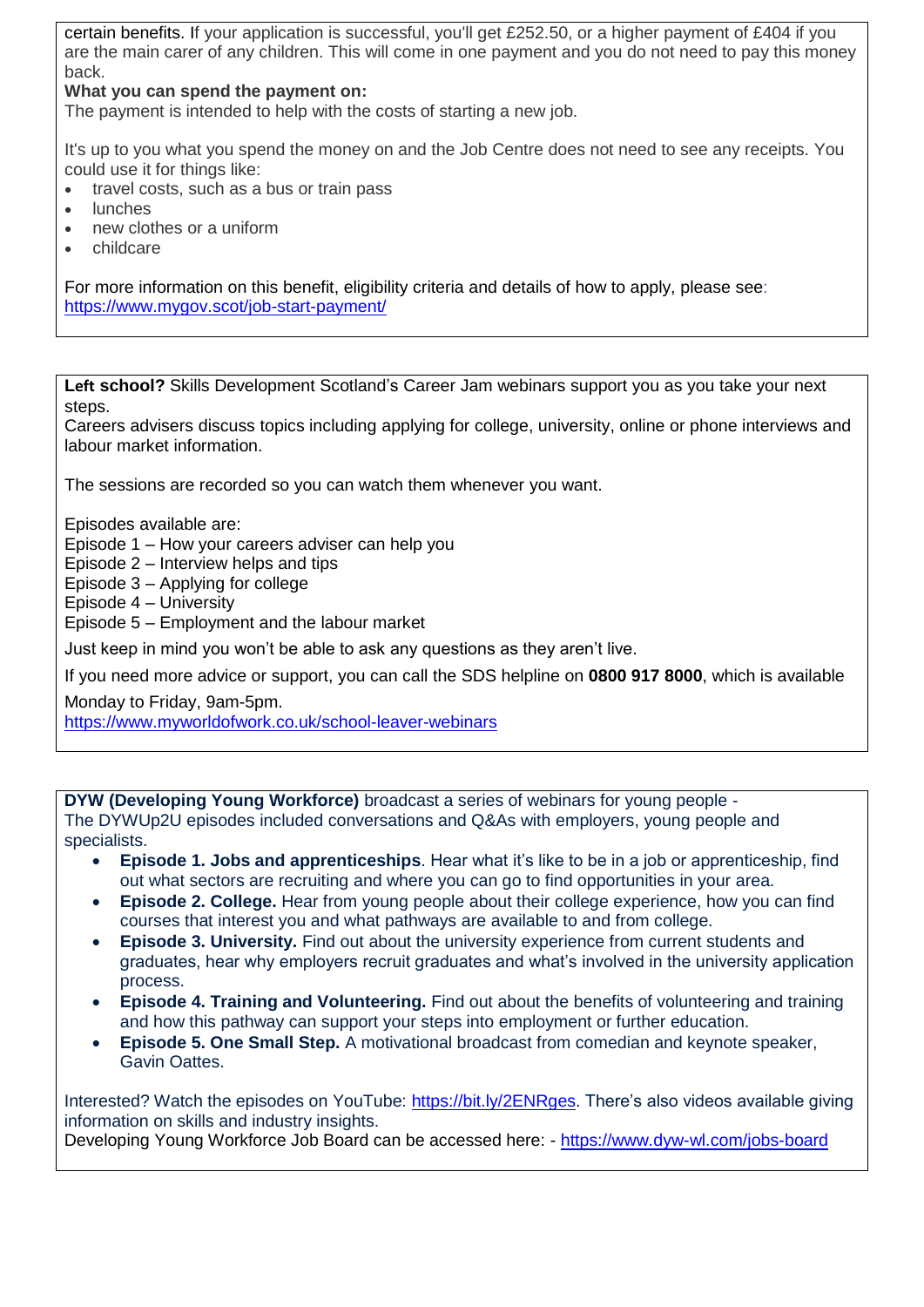Timpson's offer free dry cleaning of clothes for interview. This offer is open to people who are unemployed and seeking work. You don't need a voucher, just ask at the counter to get the deal. There currently isn't an end date to this offer and it is running in every store that has dry cleaning facilities – about 300 stores across the UK. For more information, please see [https://bit.ly/2YXka1b.](https://bit.ly/2YXka1b)

# **Young Person's Free Bus Travel Scheme for Under 22s** - **Scotland wide -**

This scheme started on 31 January 2022 and you must have a National Entitlement Card (NEC) or new Young Scot NEC to get free travel. There are a range of ways to apply – including for those without digital access / photo ID. If you had a Young Scot card previously you will already be registered on the system so you can phone 0131 200 2351 and get help to get the bus pass through your Young Scot account. To find out more and apply, please see [https://getyournec.scot/nec/?opt=Apply-for-Card.](https://getyournec.scot/nec/?opt=Apply-for-Card)

# **PLEASE NOTE THAT AN EXISTING YOUNG SCOT CARD WILL NOT WORK AND YOU NEED TO APPLY FOR A NEW CARD**

16-21 year olds should apply themselves.

Tip: upload all your info at the same time, good luck

## **Volunteering**

**Edinburgh Zoo** usually look for public engagement and education volunteers.

However, due to recent Government guidelines surrounding Coronavirus (Covid-19), their volunteer programme is now on hold. Please feel free to complete a volunteer application, but please note that it may be some time before they are able to reopen the volunteer programme and respond to shortlisted candidates.

[http://bit.ly/2AZBTKK.](http://bit.ly/2AZBTKK)

**Five Sister's Zoo** is currently recruiting Visitor Engagement Volunteers: For more details of the role and how to apply please see [https://bit.ly/2Tda8LC.](https://bit.ly/2Tda8LC)

#### **Young Carers Grant**

The Young Carer Grant is available for 16-18-year olds who spend an average of 16 hours caring for someone who receives a disability benefit. Young carers can combine the hours they spend caring for more than one eligible person in order to reach the 16 hours a week requirement. For more information and eligibility criteria, please see <https://bit.ly/2sHSsKj>

**National Minimum Wage and National Living Wage rates**  https://checkyourpay.campaign.gov.uk/#are\_you\_under\_25

The hourly rate for the minimum wage depends on your age and whether you're an apprentice. You must be at least school [leaving](https://www.gov.uk/know-when-you-can-leave-school) age to get the National Minimum Wage and aged 25 to get the National Living Wage - the minimum wage will still apply for workers aged 24 and under.

Current rates These rates are for the National Living Wage and the National Minimum Wage. The rates change every April.

| Year            | 23 and over        | 21 to 22 | 18 to 20        | Under 18 | <b>Apprentice</b> |
|-----------------|--------------------|----------|-----------------|----------|-------------------|
|                 | <b>Living Wage</b> | Min Wage | <b>Min Wage</b> | Min Wage | Min Wage          |
| From April 2022 | £9.50              | £9.18    | £6.83           | £4.81    | £4.81             |